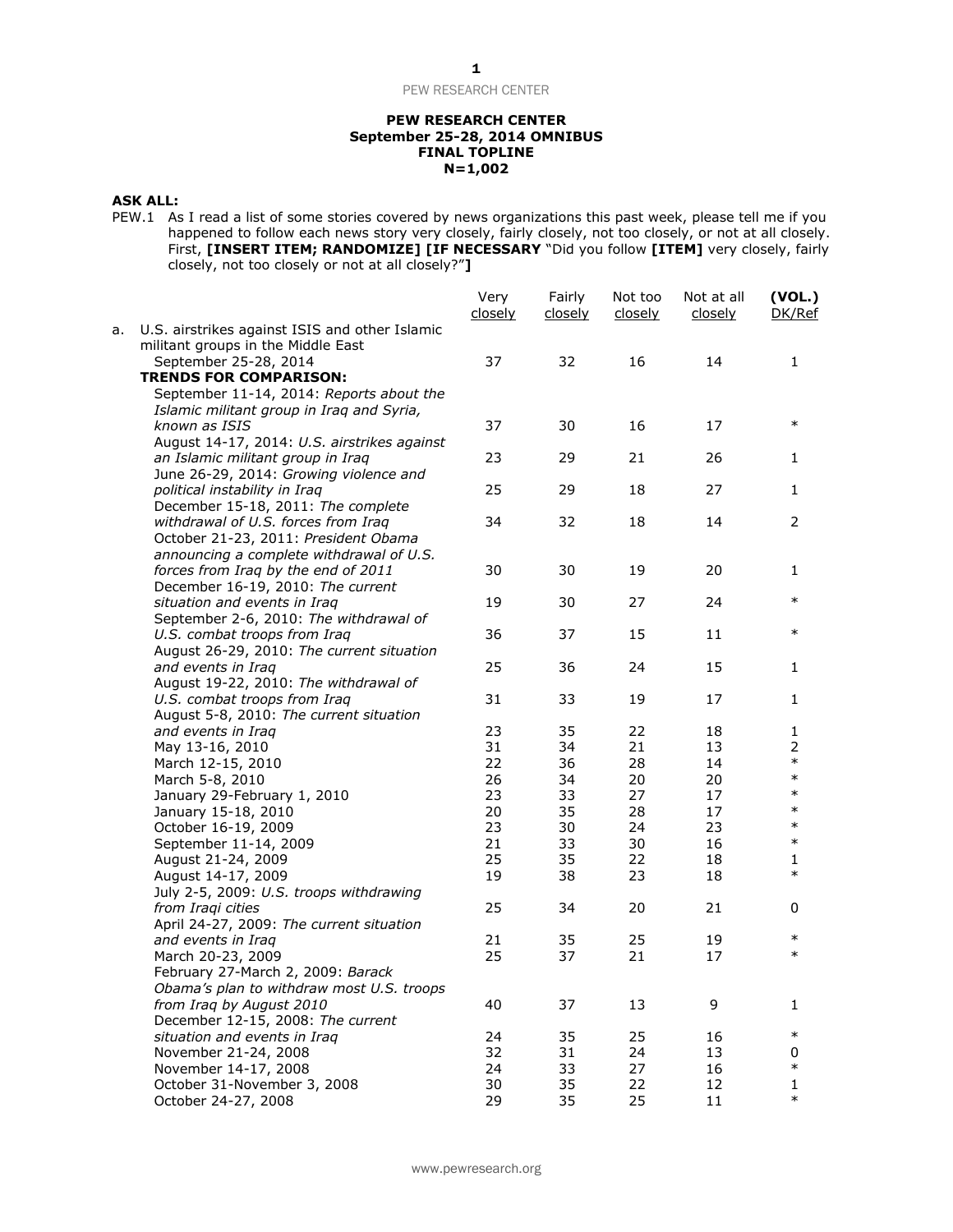# **PEW.1 CONTINUED…**

|                              | Very<br><u>closely</u> | Fairly<br><u>closely</u> | Not too<br>closely | Not at all<br><u>closely</u> | (VOL.)<br>DK/Ref |
|------------------------------|------------------------|--------------------------|--------------------|------------------------------|------------------|
| October 10-13, 2008          | 23                     | 34                       | 30                 | 13                           | $\ast$           |
| October 3-6, 2008            | 29                     | 33                       | 28                 | 10                           | $\ast$           |
|                              | 24                     | 37                       | 26                 | 13                           | $\ast$           |
| September 5-8, 2008          |                        |                          |                    |                              |                  |
| August 29-31, 2008           | 22                     | 32                       | 29                 | 16                           | 1                |
| August 22-25, 2008           | 26                     | 31                       | 27                 | 15                           | 1<br>$\ast$      |
| August 1-4, 2008             | 27                     | 40                       | 23                 | 10                           | $\ast$           |
| July 25-28, 2008             | 28                     | 33                       | 22                 | 17                           | $\ast$           |
| July 18-21, 2008             | 33                     | 35                       | 20                 | 12                           |                  |
| July 11-14, 2008             | 24                     | 35                       | 24                 | 16                           | 1<br>$\ast$      |
| July 3-7, 2008               | 25                     | 35                       | 25                 | 15                           |                  |
| June 20-23, 2008             | 25                     | 36                       | 24                 | 15                           | $\ast$           |
| May 9-12, 2008               | 29                     | 35                       | 21                 | 14                           | 1                |
| May 2-5, 2008                | 26                     | 35                       | 25                 | 13                           | 1                |
| April 25-28, 2008            | 29                     | 35                       | 23                 | 12                           | 1                |
| April 18-21, 2008            | 29                     | 39                       | 20                 | 11                           | $\mathbf{1}$     |
| April 11-14, 2008            | 25                     | 39                       | 20                 | 15                           | $\mathbf{1}$     |
| April 4-7, 2008              | 25                     | 37                       | 23                 | 15                           | $\ast$           |
| March 28-31, 2008            | 29                     | 40                       | 19                 | 11                           | 1                |
| March 20-24, 2008            | 30                     | 38                       | 19                 | 13                           | $\ast$           |
| March 14-17, 2008            | 29                     | 38                       | 23                 | 10                           | $\ast$           |
| March 7-10, 2008             | 28                     | 39                       | 18                 | 15                           | $\ast$           |
| February 29-March 3, 2008    | 28                     | 40                       | 19                 | 13                           | $\ast$           |
| February 8-11, 2008          | 24                     | 35                       | 25                 | 16                           | $\ast$           |
| February 1-4, 2008           | 28                     | 39                       | 22                 | 11                           | $\ast$           |
| January 25-28, 2008          | 23                     | 35                       | 26                 | 16                           | $\ast$           |
| January 18-21, 2008          | 31                     | 33                       | 20                 | 15                           | 1                |
| January 11-14, 2008          | 25                     | 38                       | 21                 | 16                           | $\ast$           |
| January 4-7, 2008            | 27                     | 38                       | 20                 | 15                           | $\ast$           |
| December 14-17, 2007         | 26                     | 32                       | 24                 | 18                           | $\ast$           |
| December 7-10, 2007          | 28                     | 37                       | 21                 | 14                           | $\ast$           |
| November 23-26, 2007         | 25                     | 37                       | 21                 | 16                           | 1                |
| November 16-19, 2007         | 31                     | 37                       | 19                 | 12                           | 1                |
| November 9-12, 2007          | 29                     | 38                       | 19                 | 13                           | $\mathbf{1}$     |
| November 2-5, 2007           | 31                     | 35                       | 18                 | 15                           | $\mathbf{1}$     |
| October 26-29, 2007          | 28                     | 37                       | 21                 | 13                           | 1                |
| October 19-22, 2007          | 28                     | 37                       | 20                 | 15                           | $\ast$           |
| October 12-15, 2007          | 26                     | 36                       | 18                 | 19                           | 1                |
| October 5-8, 2007            | 29                     | 33                       | 22                 | 16                           | $\ast$           |
| September 28-October 1, 2007 | 30                     | 41                       | 18                 | 11                           | $\ast$           |
| September 21-24, 2007        | 32                     | 38                       | 17                 | 13                           | $\ast$           |
| September 14-17, 2007        | 31                     | 36                       | 18                 | 15                           | 0                |
| September 7-10, 2007         | 32                     | 34                       | 20                 | 14                           | $\ast$           |
| August 30-September 2, 2007  | 31                     | 34                       | 18                 | 16                           | 1                |
| August 24-27, 2007           | 34                     | 36                       | 18                 | 12                           | $\ast$           |
| August 17-20, 2007           | 33                     | 34                       | 18                 | 15                           | $\ast$           |
| August 10-13, 2007           | 36                     | 37                       | 14                 | 13                           | $\ast$           |
| August 3-6, 2007             | 29                     | 40                       | 19                 | 12                           | $\ast$           |
| July 27-30, 2007             | 28                     | 36                       | 19                 | 16                           | 1                |
| July 20-23, 2007             | 28                     | 34                       | 21                 | 16                           | $\mathbf{1}$     |
| July 13-16, 2007             | 25                     | 41                       | 17                 | 16                           | 1                |
| July 6-9, 2007               | 36                     | 34                       | 18                 | 12                           | $\ast$           |
| June 29-July 2, 2007         | 32                     | 35                       | 19                 | 13                           | $\mathbf{1}$     |
| June 22-25, 2007             | 30                     | 36                       | 18                 | 15                           | 1                |
| June 15-18, 2007             | 30                     | 37                       | 20                 | 13                           | $\ast$           |
| June 8-11, 2007              | 32                     | 38                       | 15                 | 14                           | $\mathbf{1}$     |
| June 1-4, 2007               | 30                     | 36                       | 20                 | 13                           | $\mathbf 1$      |
| May 24-27, 2007              | 33                     | 36                       | 18                 | 12                           | 1                |
| May 18-21, 2007              | 36                     | 34                       | 15                 | 14                           | $\mathbf{1}$     |
| May 11-14, 2007              | 30                     | 34                       | 18                 | 17                           | 1                |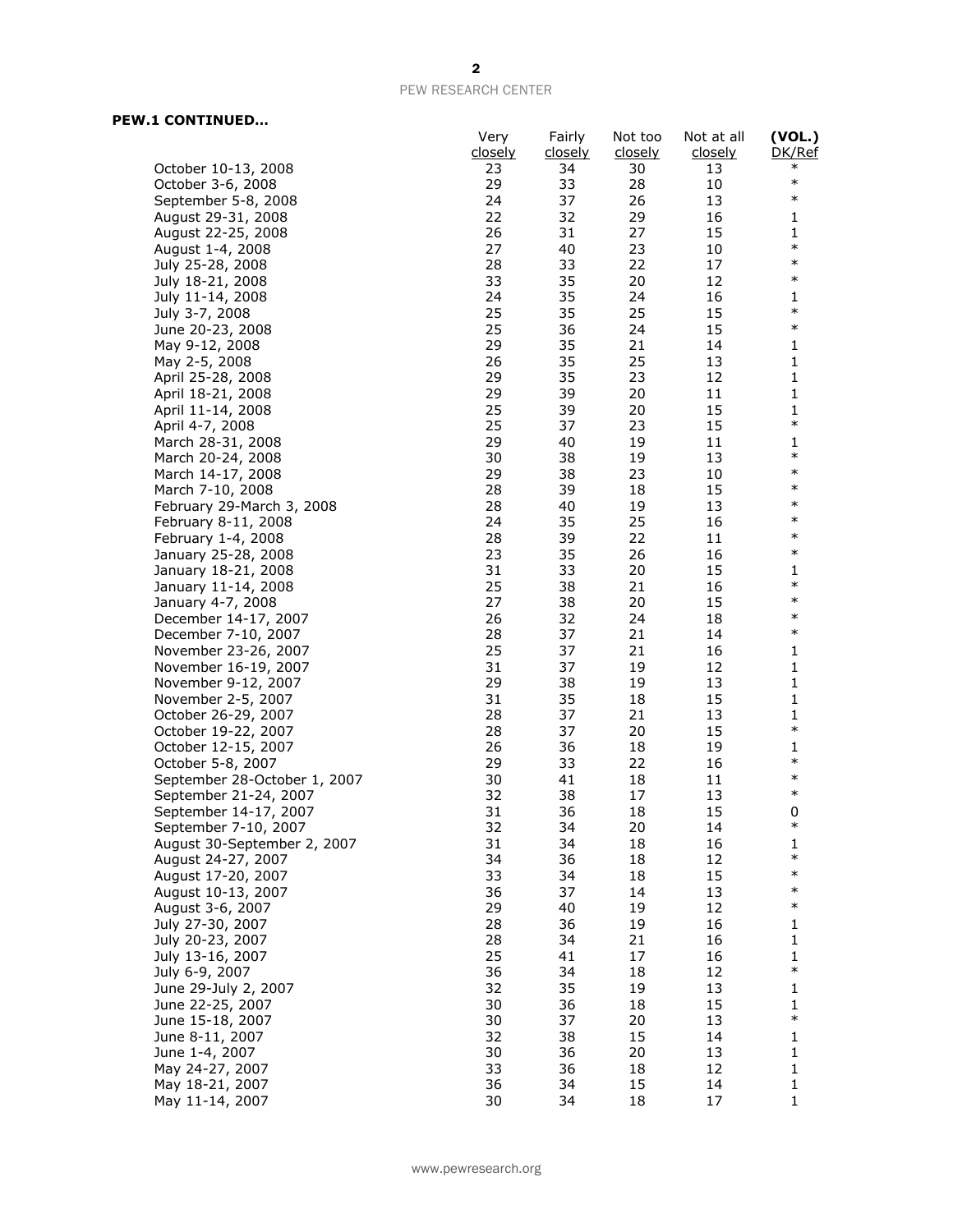## **PEW.1 CONTINUED…**

|                                              | Very<br>closely | Fairly<br><u>closely</u> | Not too<br><u>closely</u> | Not at all<br><u>closely</u> | (VOL.)<br>DK/Ref |
|----------------------------------------------|-----------------|--------------------------|---------------------------|------------------------------|------------------|
| May 4-7, 2007                                | 38              | 37                       | 15                        | 10                           | $\ast$           |
| April 27-30, 2007                            | 27              | 35                       | 21                        | 16                           | 1                |
| April 20-23, 2007                            | 28              | 35                       | 22                        | 15                           | $\ast$           |
| April 12-16, 2007                            | 34              | 33                       | 20                        | 13                           | $\ast$           |
| April 5-9, 2007                              | 33              | 39                       | 16                        | 11                           | 1                |
| March 30-April 2, 2007                       | 34              | 37                       | 16                        | 13                           | $\ast$           |
| March 23-March 26, 2007: News about the      |                 |                          |                           |                              |                  |
| current situation in Iraq                    | 31              | 38                       | 18                        | 12                           | 1                |
| March 16-19, 2007                            | 34              | 34                       | 17                        | 15                           | $\ast$<br>$\ast$ |
| March 9-12, 2007                             | 34              | 37                       | 16                        | 13                           |                  |
| March 2-5, 2007                              | 37              | 37                       | 16<br>15                  | 9<br>13                      | 1<br>$\ast$      |
| February 23-26, 2007<br>February 16-19, 2007 | 36<br>30        | 36<br>36                 | 19                        | 14                           | 1                |
| February 9-12, 2007                          | 37              | 34                       | 18                        | 11                           | $\ast$           |
| February 2-5, 2007                           | 38              | 38                       | 17                        | 7                            | $\ast$           |
| January 26-29, 2007                          | 36              | 38                       | 15                        | 11                           | $\ast$           |
| January 19-22, 2007                          | 37              | 34                       | 18                        | 10                           | 1                |
| January 12-15, 2007                          | 38              | 36                       | 17                        | 8                            | 1                |
| January, 2007                                | 46              | 40                       | 8                         | 5                            | 1                |
| January 5-8, 2007                            | 40              | 32                       | 16                        | 12                           | 0                |
| December, 2006                               | 42              | 39                       | 12                        | 7                            | $\ast$           |
| November 30-December 3, 2006                 | 40              | 36                       | 13                        | 11                           | $\ast$           |
| Mid-November, 2006                           | 44              | 38                       | 12                        | 6                            | $\ast$           |
| September, 2006                              | 33              | 43                       | 14                        | 8                            | 2                |
| August, 2006                                 | 41              | 39                       | 12                        | 7                            | 1                |
| June, 2006                                   | 37              | 43                       | 13                        | 6                            | 1                |
| May, 2006                                    | 42              | 35                       | 15                        | $\overline{7}$               | 1                |
| April, 2006                                  | 43              | 36                       | 13                        | 7                            | 1                |
| March, 2006                                  | 43              | 38                       | 12                        | 6                            | 1                |
| February, 2006                               | 39<br>40        | 42<br>40                 | 12<br>12                  | 6<br>$\overline{7}$          | 1<br>1           |
| January, 2006                                | 45              | 38                       | 11                        | 5                            | 1                |
| December, 2005<br>Early November, 2005       | 41              | 40                       | 13                        | 6                            | $\ast$           |
| Early October, 2005                          | 43              | 36                       | 15                        | 6                            | $\ast$           |
| Early September, 2005                        | 32              | 40                       | 20                        | 7                            | 1                |
| July, 2005                                   | 43              | 37                       | 13                        | 6                            | 1                |
| Mid-May, 2005                                | 42              | 42                       | 11                        | 5                            | $\ast$           |
| Mid-March, 2005                              | 40              | 39                       | 14                        | 5                            | 2                |
| February, 2005                               | 38              | 45                       | 13                        | 4                            | $\ast$           |
| January, 2005                                | 48              | 37                       | 11                        | 4                            | $\ast$           |
| December, 2004                               | 34              | 44                       | 15                        | 6                            | 1                |
| Mid-October, 2004                            | 42              | 38                       | 11                        | 8                            | 1                |
| Early September, 2004                        | 47              | 37                       | 9                         | 6                            | 1                |
| August, 2004                                 | 39              | 42                       | 12                        | 6                            | 1<br>$\ast$      |
| July, 2004                                   | 43              | 40                       | 11                        | 6                            |                  |
| June, 2004                                   | 39              | 42                       | 12                        | 6<br>5                       | 1<br>$\ast$      |
| April, 2004                                  | 54<br>47        | 33                       | 8<br>12                   | $\overline{4}$               |                  |
| Mid-March, 2004<br>Early February, 2004      | 47              | 36<br>38                 | 10                        | 4                            | 1<br>1           |
| Mid-January, 2004                            | 48              | 39                       | 9                         | 4                            | $\ast$           |
| December, 2003                               | 44              | 38                       | 11                        | 6                            | 1                |
| November, 2003                               | 52              | 33                       | 9                         | 5                            | 1                |
| September, 2003                              | 50              | 33                       | 10                        | 6                            | 1                |
| Mid-August, 2003                             | 45              | 39                       | 10                        | 5                            | 1                |
| Early July, 2003                             | 37              | 41                       | 13                        | 8                            | 1                |
| June, 2003                                   | 46              | 35                       | 13                        | 6                            | $\ast$           |
| May, 2003                                    | 63              | 29                       | 6                         | $\overline{2}$               | $\ast$           |
| April 11-16, 2003: News about the war in     |                 |                          |                           |                              |                  |
| Iraq                                         | 47              | 40                       | 10                        | $\overline{2}$               | 1                |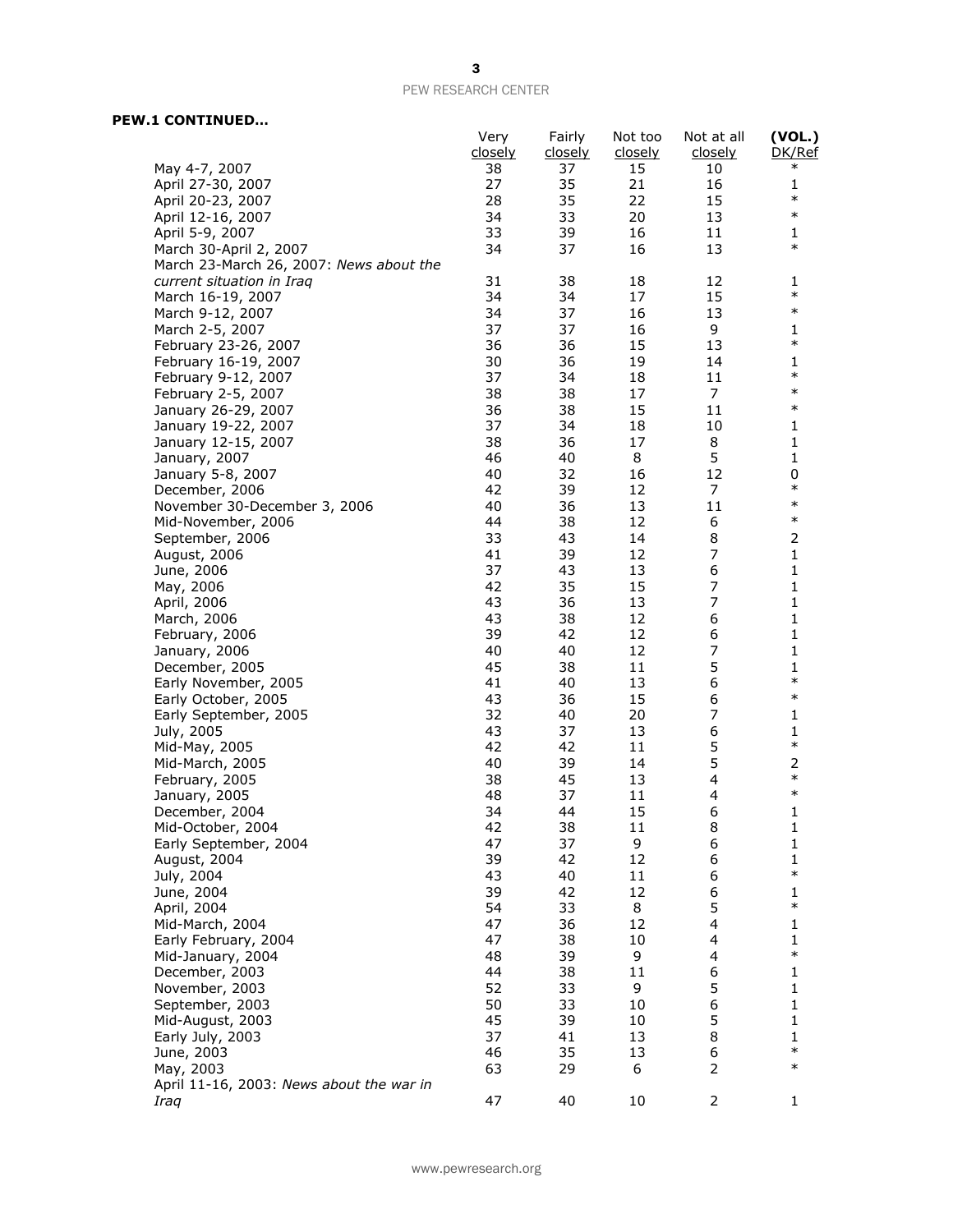| <b>PEW.1 CONTINUED</b> |
|------------------------|
|------------------------|

|                                                                                               | Very<br>closely | Fairly<br><u>closely</u> | Not too<br><u>closely</u> | Not at all<br><u>closely</u> | (VOL.)<br>DK/Ref |
|-----------------------------------------------------------------------------------------------|-----------------|--------------------------|---------------------------|------------------------------|------------------|
| April 2-7, 2003                                                                               | 54              | 34                       | 9                         | 2                            | 1                |
| March 20-24, 2003                                                                             | 57              | 33                       | 7                         | $\overline{2}$               | 1                |
| March 13-16, 2003: Debate over the                                                            |                 |                          |                           |                              |                  |
| possibility that the U.S. will take military                                                  |                 |                          |                           |                              |                  |
| action in Iraq                                                                                | 62              | 27                       | 6                         | 4                            | 1                |
| February, 2003                                                                                | 62              | 25                       | 8                         | 4                            | 1                |
| January, 2003                                                                                 | 55              | 29                       | 10                        | 4                            | 2                |
| December, 2002                                                                                | 51              | 32                       | 10                        | 6                            | $\mathbf{1}$     |
| Late October, 2002                                                                            | 53              | 33                       | 8                         | 5                            | 1                |
| Early October, 2002                                                                           | 60              | 28                       | 6                         | 5                            | 1                |
| Early September, 2002: Debate over the                                                        |                 |                          |                           |                              |                  |
| possibility that the U.S. will invade Iraq                                                    | 48              | 29                       | 15                        | 6                            | 2                |
| Reports about the condition of the U.S.<br>b.                                                 |                 |                          |                           |                              |                  |
| economy                                                                                       | 25              |                          |                           |                              |                  |
| September 25-28, 2014                                                                         | 27              | 33<br>29                 | 22<br>23                  | 19<br>21                     | 1                |
| July 31-August 3, 2014                                                                        | 26              | 28                       | 20                        | 24                           | 1<br>1           |
| June 5-8, 2014                                                                                | 30              | 34                       | 18                        | 17                           | $\overline{2}$   |
| March 20-23, 2014<br>March 6-9, 2014                                                          | 27              | 31                       | 19                        | 22                           | 1                |
| February 27-March 2, 2014                                                                     | 27              | 32                       | 16                        | 24                           | 1                |
| February 6-9, 2014                                                                            | 28              | 29                       | 20                        | 22                           | 1                |
| January 30-February 2, 2014                                                                   | 29              | 31                       | 17                        | 23                           | $\ast$           |
| January 9-12, 2014                                                                            | 28              | 29                       | 19                        | 23                           | 1                |
| January 2-5, 2014                                                                             | 29              | 31                       | 17                        | 22                           | 1                |
| December 12-15, 2013                                                                          | 26              | 27                       | 21                        | 24                           | 1                |
| November 14-17, 2013                                                                          | 32              | 32                       | 17                        | 19                           | $\ast$           |
| October 31-November 3, 2013                                                                   | 31              | 37                       | 16                        | 15                           | $\ast$           |
| October 17-20, 2013                                                                           | 41              | 31                       | 16                        | 12                           | $\ast$           |
| October 3-6, 2013                                                                             | 34              | 30                       | 19                        | 16                           | 1                |
| September 25-29, 2013                                                                         | 35              | 30                       | 16                        | 18                           | $\ast$           |
| September 19-22, 2013                                                                         | 28              | 33                       | 20                        | 19                           | 1                |
| September 12-15, 2013                                                                         | 28              | 34                       | 17                        | 20                           | $\ast$           |
| August 1-4, 2013                                                                              | 28              | 35                       | 19                        | 17                           | 1                |
| July 18-21, 2013                                                                              | 28              | 29                       | 20                        | 23                           | 1                |
| June 20-23, 2013                                                                              | 28              | 30                       | 19                        | 22                           | 1                |
| June 13-16, 2013                                                                              | 30              | 32                       | 15                        | 22                           | $\ast$           |
| June 6-9, 2013                                                                                | 33              | 31                       | 15                        | 21                           | $\ast$           |
| May 16-19, 2013                                                                               | 30              | 31                       | 20                        | 19                           | $\ast$           |
| May 9-12, 2013                                                                                | 28              | 30                       | 21                        | 20                           | 1                |
| March 28-31, 2013                                                                             | 30              | 30                       | 17                        | 22                           | 1                |
| March 7-10, 2013                                                                              | 35              | 30                       | 16                        | 19                           | $\ast$           |
| January 31-February 3, 2013                                                                   | 33              | 33                       | 16                        | 16                           | 1                |
| January 17-20, 2013                                                                           | 36              | 32                       | 15                        | 16                           | $\ast$           |
| January 3-6, 2013                                                                             | 34              | 32                       | 18                        | 16                           | 1                |
| SEE TREND FOR PREVIOUS YEARS: http://www.people-press.org/files/2014/01/NII-Economy-trend.pdf |                 |                          |                           |                              |                  |
| News about this year's congressional<br>c.                                                    |                 |                          |                           |                              |                  |
| elections                                                                                     |                 |                          |                           |                              |                  |
| September 25-28, 2014                                                                         | 16              | 23                       | 28                        | 32                           | 1                |
| September 11-14, 2014                                                                         | 14              | 23                       | 26                        | 36                           | 1                |
| July 24-27, 2014                                                                              | 14              | 19                       | 29                        | 38                           | $\ast$           |
| June 26-29, 2014                                                                              | 16              | 23                       | 20                        | 41                           | 1                |
| June 5-8, 2014                                                                                | 14              | 23                       | 23                        | 38                           | 1                |
| May 15-18, 2014                                                                               | 13              | 24                       | 25                        | 38                           | 1                |
| March 20-23, 2014                                                                             | 15              | 22                       | 22                        | 39                           | 1                |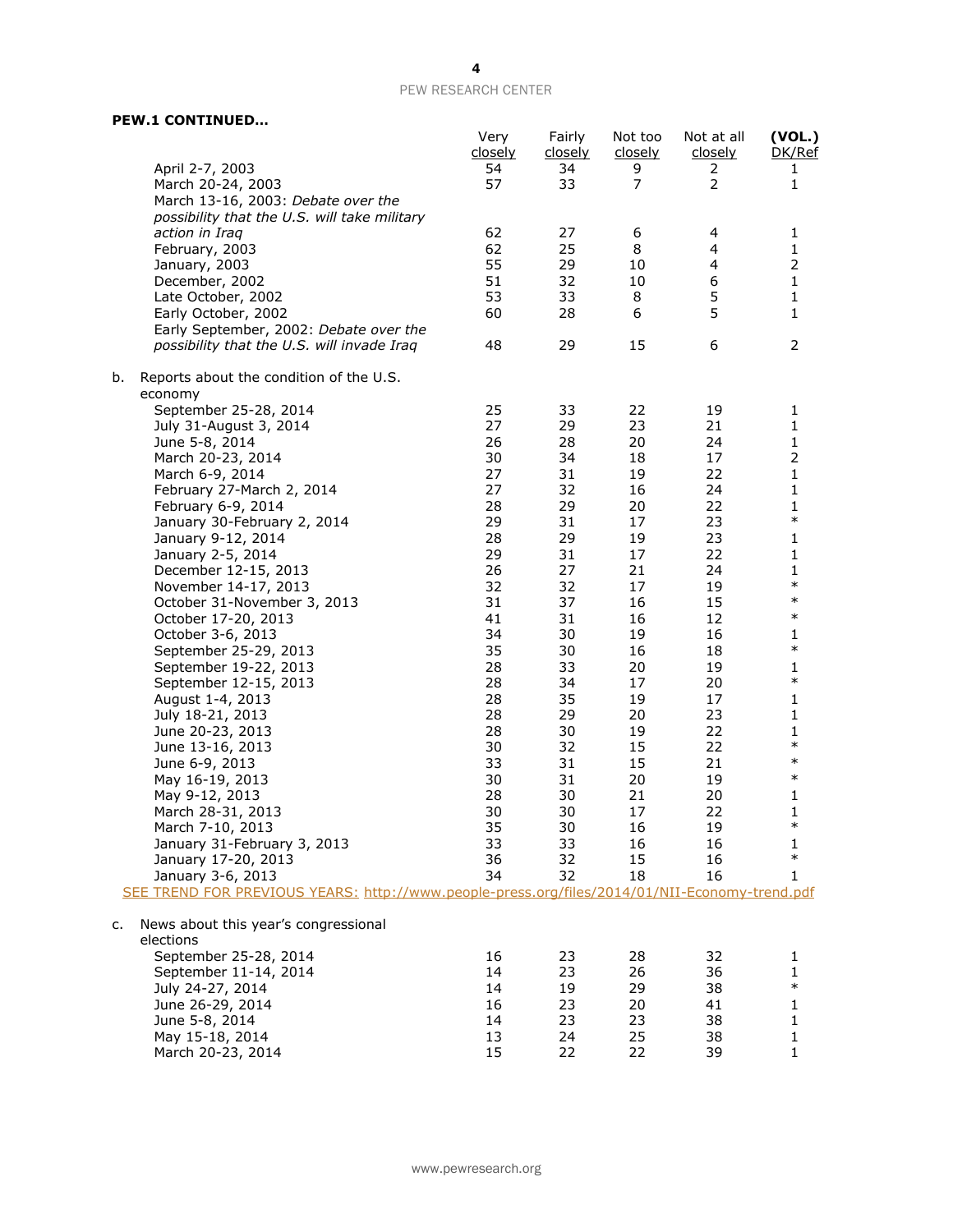### **PEW.1 TRENDS FOR COMPARISON…**

|    |                                                                   | Very<br>closely | Fairly<br><u>closely</u> | Not too<br>closely | Not at all<br>closely | (VOL.)<br>DK/Ref       |
|----|-------------------------------------------------------------------|-----------------|--------------------------|--------------------|-----------------------|------------------------|
|    | October 28-November 1, 2010                                       | 29              | 30                       | 17                 | 23                    | 1                      |
|    | October 27-30, 2010: News about                                   |                 |                          |                    |                       |                        |
|    | candidates and election campaigns in your                         |                 |                          |                    |                       |                        |
|    | state and district                                                | 27              | 35                       | 17                 | 20                    | 1                      |
|    | October 21-24, 2010: News about this                              |                 |                          |                    |                       |                        |
|    | year's congressional elections                                    | 30              | 28                       | 18                 | 23                    | 1                      |
|    | October 13-18, 2010: News about                                   |                 |                          |                    |                       |                        |
|    | candidates and election campaigns in your                         |                 |                          |                    |                       |                        |
|    | state and district                                                | 24              | 34                       | 22                 | 19                    | 1                      |
|    | October 14-17, 2010: News about this                              |                 |                          |                    |                       |                        |
|    | year's congressional elections                                    | 33              | 25                       | 19                 | 23                    | $\ast$                 |
|    | October 7-10, 2010                                                | 23              | 27                       | 19                 | 30                    | 1                      |
|    | September 30-October 3, 2010                                      | 25              | 34                       | 19                 | 21                    | 1                      |
|    | September 23-26, 2010                                             | 25              | 33                       | 23                 | 18                    | 1                      |
|    | September 16-19, 2010                                             | 23              | 26                       | 23                 | 27                    | $\mathbf{1}$           |
|    | September 9-12, 2010                                              | 22              | 23                       | 21                 | 34                    | 1                      |
|    | September 2-6, 2010                                               | 26              | 24                       | 23                 | 26                    | 1                      |
|    | August 26-29,2010                                                 | 20              | 27                       | 23                 | 28                    | 1                      |
|    | August 19-22, 2010                                                | 19              | 23                       | 24                 | 33                    | $\mathbf{1}$           |
|    | August 12-15, 2010                                                | 20              | 22                       | 19                 | 38                    | 1                      |
|    | July 29-August 1, 2010                                            | 29              | 34                       | 22                 | 14                    | $\ast$                 |
|    | July 15-18, 2010                                                  | 17              | 23                       | 26                 | 33                    | 1                      |
|    | June 16-20, 2010: News about candidates                           |                 |                          |                    |                       |                        |
|    | and election campaigns in your state and                          |                 |                          |                    |                       |                        |
|    | district                                                          | 15              | 33                       | 31                 | 20                    | $\ast$                 |
|    | June 10-13, 2010: News about this year's                          |                 |                          |                    |                       |                        |
|    | congressional elections                                           | 20              | 29                       | 24                 | 27                    | 1                      |
|    | Early October, 2006                                               | 21              | 38                       | 25                 | 15                    | 1                      |
|    | Early September, 2006                                             | 16              | 32                       | 28                 | 23                    | $\mathbf{1}$           |
|    | August, 2006                                                      | 20              | 29                       | 28                 | 22                    | 1                      |
|    | June, 2006                                                        | 18              | 30                       | 29                 | 21                    | $\overline{2}$         |
|    | May, 2006                                                         | 18              | 28                       | 30                 | 23                    | $\mathbf{1}$<br>$\ast$ |
|    | Early November, 2002 (RVs)                                        | 27              | 46                       | 18                 | 9                     |                        |
|    | Late October, 2002 (RVs)                                          | 28              | 34                       | 24                 | 13                    | 1                      |
|    | Early October, 2002 (RVs)                                         | 21              | 46                       | 22                 | 10                    | 1                      |
|    | Early September, 2002                                             | 17              | 29                       | 29                 | 24                    | 1<br>$\ast$            |
|    | Late October, 1998 (RVs)                                          | 26              | 45                       | 20                 | 9                     |                        |
|    | Early October, 1998 (RVs)                                         | 21              | 43                       | 24                 | 11                    | 1<br>$\ast$            |
|    | Early September, 1998                                             | 17              | 32                       | 28                 | 23                    |                        |
|    | Early August, 1998                                                | 13<br>9         | 30                       | 28<br>33           | 23                    | 1                      |
|    | June, 1998                                                        | 16              | 27<br>33                 | 24                 | 30<br>27              | 1<br>$\ast$            |
|    | April, 1998 <sup>1</sup><br>November, 1994                        |                 |                          | 25                 |                       | $\ast$                 |
|    | Late October, 1994                                                | 18<br>14        | 42<br>38                 | 31                 | 15<br>16              |                        |
|    | Early October, 1994                                               | 23              | 34                       | 23                 | 19                    | 1<br>1                 |
|    | September, 1994                                                   | 19              | 34                       | 29                 | 18                    | $\ast$                 |
|    | November, 1990                                                    | 38              | 34                       | 17                 | 11                    | $\ast$                 |
|    | October, 1990                                                     | 18              | 32                       | 28                 | 22                    | $\ast$                 |
|    |                                                                   |                 |                          |                    |                       |                        |
| d. | An outbreak of the Ebola virus in Africa<br>September 25-28, 2014 | 27              | 35                       | 21                 | 17                    |                        |
|    | August 14-17, 2014                                                | 25              | 33                       | 22                 | 19                    | 1<br>1                 |
|    | July 31-August 3, 2014                                            | 26              | 27                       | 19                 | 26                    | $\overline{2}$         |
|    |                                                                   |                 |                          |                    |                       |                        |

 $\frac{1}{1}$ 

In April 1998, September 1994 and October 1990, story was listed as "Candidates and election campaigns in your state." In November 1990, story was listed as "Candidates and elections in your state."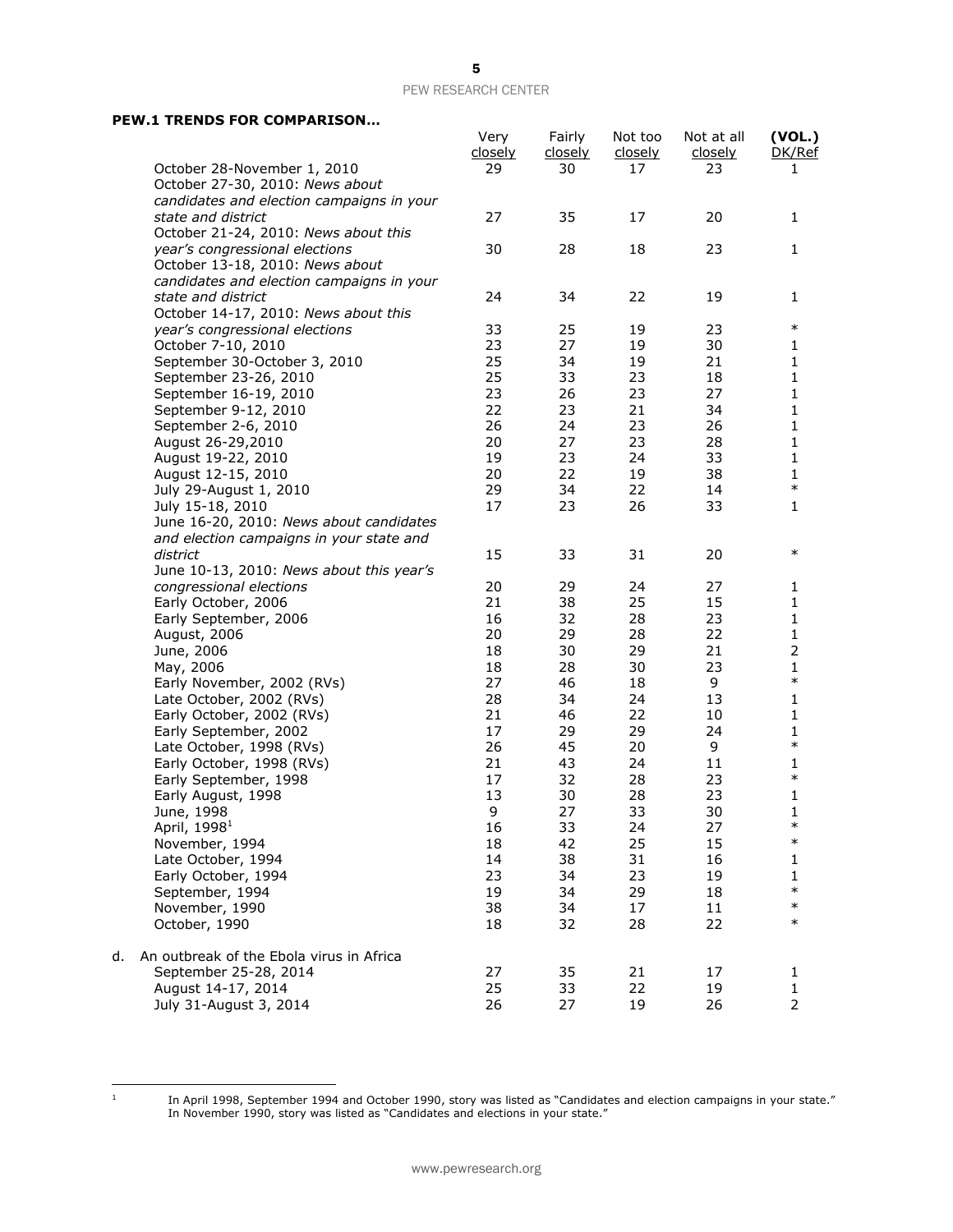# 6

### PEW RESEARCH CENTER

## **PEW.1 TRENDS FOR COMPARISON…**

|                                                                                    | Very<br><u>closely</u> | Fairly<br><u>closely</u> | Not too<br><u>closely</u> | Not at all<br><u>closely</u> | (VOL.)<br>DK/Ref |
|------------------------------------------------------------------------------------|------------------------|--------------------------|---------------------------|------------------------------|------------------|
| May 15-18, 2014: The lung disease called<br>"MERS" that has spread from the Middle |                        |                          |                           |                              |                  |
| East                                                                               | 13                     | 23                       | 25                        | 38                           | 1                |
| December 18-21, 2009: Reports about                                                |                        |                          |                           |                              |                  |
| swine flu and the vaccine                                                          | 25                     | 32                       | 24                        | 18                           | 0                |
| November 20-23, 2009                                                               | 29                     | 33                       | 21                        | 17                           | $\ast$           |
| November 13-16, 2009                                                               | 34                     | 31                       | 21                        | 15                           | $\ast$           |
| November 6-9, 2009                                                                 | 32                     | 35                       | 24                        | 10                           | $\ast$           |
| October 30-November 2, 2009                                                        | 33                     | 33                       | 22                        | 12                           | $\ast$           |
| October 23-26, 2009                                                                | 43                     | 30                       | 17                        | 9                            | $\ast$           |
| October 16-19, 2009                                                                | 32                     | 35                       | 18                        | 14                           | 0                |
| October 9-12, 2009                                                                 | 38                     | 35                       | 16                        | 11                           | $\ast$           |
| September 18-21, 2009: Reports about                                               |                        |                          |                           |                              |                  |
| swine flu and the availability of a vaccine                                        | 34                     | 31                       | 25                        | 9                            | $\ast$           |
| September 11-14, 2009                                                              | 30                     | 36                       | 21                        | 12                           | $\ast$           |
| September 3-6, 2009                                                                | 26                     | 32                       | 25                        | 17                           | 0                |
| August 28-31, 2009                                                                 | 26                     | 33                       | 22                        | 18                           | $\ast$           |
| May 21-24, 2009: Reports about swine flu                                           |                        |                          |                           |                              |                  |
| in the U.S. and elsewhere                                                          | 30                     | 39                       | 21                        | 11                           | $\ast$           |
| May 8-11, 2009                                                                     | 34                     | 36                       | 19                        | 11                           | $\ast$           |
| May 1-4, 2009: The outbreak of swine flu                                           |                        |                          |                           |                              |                  |
| in different parts of the world                                                    | 43                     | 37                       | 15                        | 4                            | 1                |
| April 25-27, 2009: Reports of swine flu in                                         |                        |                          |                           |                              |                  |
| Mexico and the U.S.                                                                | 25                     | 30                       | 19                        | 26                           | $\ast$           |
| October 19-22, 2007: The growing danger                                            |                        |                          |                           |                              |                  |
| of a drug-resistant staph infection in the                                         |                        |                          |                           |                              |                  |
| U.S.                                                                               | 26                     | 31                       | 19                        | 24                           | 0                |
| June 1-4, 2007: An Atlanta man with a                                              |                        |                          |                           |                              |                  |
| dangerous form of tuberculosis who                                                 |                        |                          |                           |                              |                  |
| traveled to Europe against the advice of                                           |                        |                          |                           |                              |                  |
| government health officials                                                        | 24                     | 34                       | 21                        | 19                           | 2                |
| March, 2006: Outbreaks of bird flu in                                              |                        |                          |                           |                              |                  |
| different parts of the world                                                       | 21                     | 36                       | 24                        | 19                           | $\ast$           |
| November, 2005: The outbreak of bird flu                                           |                        |                          |                           |                              |                  |
| in Asia and Europe                                                                 | 22                     | 37                       | 25                        | 15                           | 1                |
| Late October, 2005                                                                 | 22                     | 33                       | 24                        | 20                           | 1                |
| January, 2004: Reports about a case of                                             |                        |                          |                           |                              |                  |
| mad cow disease in Washington state                                                | 29                     | 42                       | 19                        | 9                            | 1                |
| June, 2003: The lung disease called "SARS"                                         |                        |                          |                           |                              |                  |
| that has spread from Asia                                                          | 28                     | 44                       | 19                        | 8                            | 1                |
| May, 2003                                                                          | 39                     | 39                       | 15                        | 6                            | $\mathbf{1}$     |
| September, 2002: Cases of West Nile virus                                          |                        |                          |                           |                              |                  |
| spread by mosquitoes                                                               | 34                     | 36                       | 21                        | 8                            | 1                |
| Early September, 2001: The spread of mad                                           |                        |                          |                           |                              |                  |
| cow disease in Europe                                                              | 18                     | 34                       | 27                        | 20                           | 1                |
| March 2001: The outbreak of foot-and-                                              |                        |                          |                           |                              |                  |
| mouth disease among livestock in Europe                                            | 22                     | 33                       | 22                        | 22                           | 1                |
| January, 1998: The outbreak of an Asian                                            |                        |                          |                           |                              |                  |
| flu spread by birds or chickens                                                    | 19                     | 36                       | 25                        | 20                           | $\ast$           |
|                                                                                    |                        |                          |                           |                              |                  |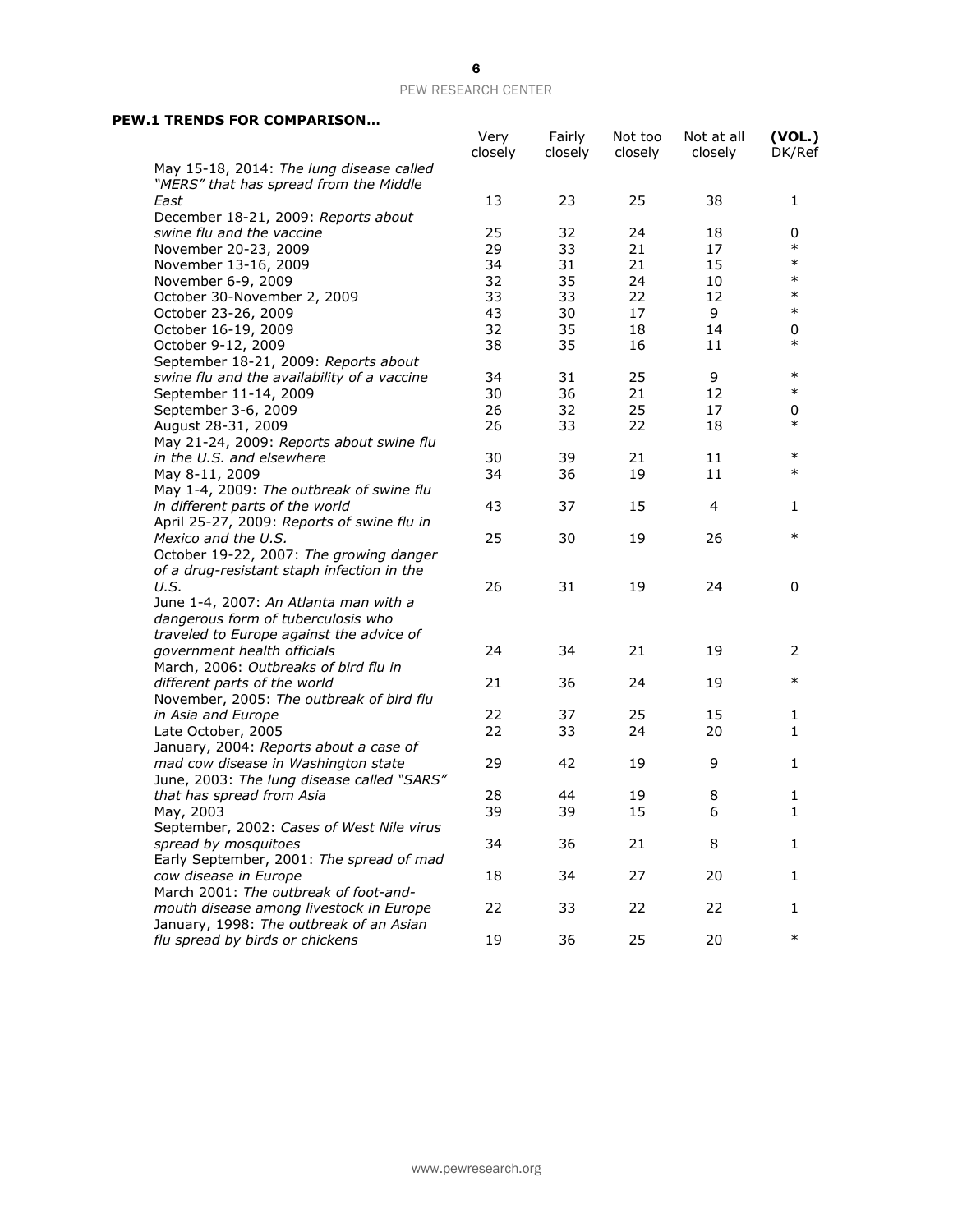Next I'd like to ask about some other things that have been in the news. Please answer as best you can. If you don't know the answer just tell me and we'll move to the next question.

# **RANDOMIZE PEW.2 THROUGH PEW.15**

**ASK ALL:**

PEW.2 The Islamic militant group known as ISIS currently controls territory in which of these countries **[READ AND RANDOMIZE]**?

Sep 25-28

- 2014
- 67 Syria *(Correct)*
- **Kuwait**
- 3 Egypt
- 10 Pakistan
- 16 Don't know/Refused **(VOL.)**

### **RANDOMIZE PEW.2 THROUGH PEW.15**

#### **ASK ALL:**

PEW.3 In which of the following predominately Muslim countries are there more Shia Muslims than Sunni Muslims **[READ AND RANDOMIZE]**?

Sep 25-28

2014

- 29 Iran *(Correct)*
- 12 Saudi Arabia
- 16 Afghanistan
- 2 Indonesia
- 42 Don't know/Refused **(VOL.)**

**TREND FOR COMPARISON:** *There are three major groups of people that live in Iraq: the Sunni, the Shia, and the Kurds. As far as you know, which group has the largest population* [READ; **ROTATE]***?*

Jun 22-25

- $\frac{2007}{30}$ 
	- The Sunni
- 41 The Shia *(Correct)*
- 8 The Kurds
- 21 Don't know/Refused **(VOL.)**

## **RANDOMIZE PEW.2 THROUGH PEW.15**

**ASK ALL:**

PEW.4 Who is the current Prime Minister of Israel **[READ AND RANDOMIZE]**?

Sep 25-28

2014

- 38 Benjamin Netanyahu *(Correct)*
- 1 David Cameron
- 11 Ariel Sharon
- 7 Hosni Mubarak
- 43 Don't know/Refused **(VOL.)**

### **RANDOMIZE PEW.2 THROUGH PEW.15**

**ASK ALL:**

PEW.5 Ukraine was once part of … **[READ AND RANDOMIZE]**?

Sep 25-28

2014

- 60 The Soviet Union *(Correct)*
- 7 Czechoslovakia<br>2 Scandinavia
- **Scandinavia**
- 6 Yugoslavia
- 25 Don't know/Refused **(VOL.)**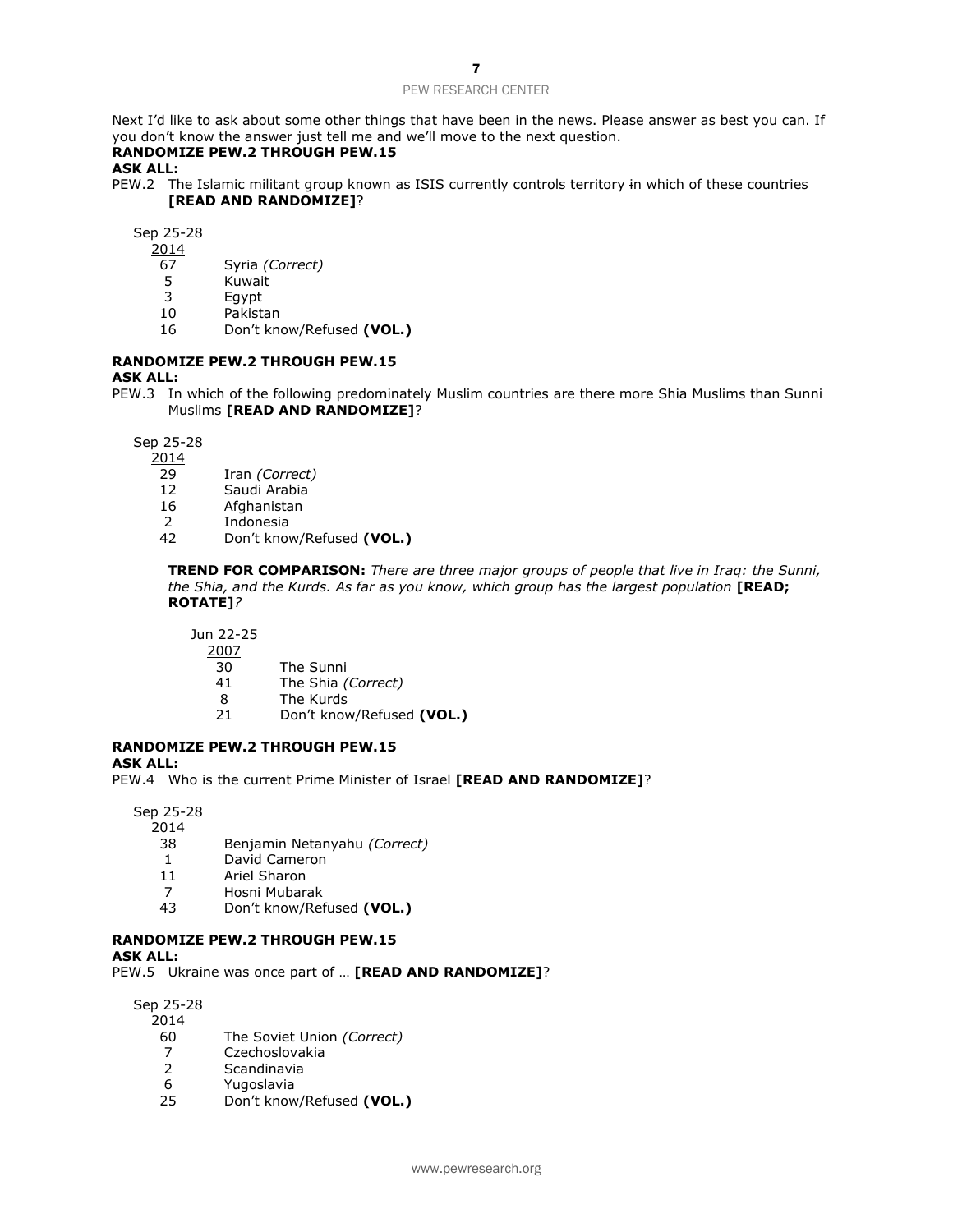### 8

#### PEW RESEARCH CENTER

## **RANDOMIZE PEW.2 THROUGH PEW.15**

**ASK ALL:**

PEW.6 Do you happen to know what the federal minimum wage is today? Is it... **[READ IN ORDER]**?

#### **TRENDS FOR COMPARISON:**

| Sep 25-28 |                   | June     |                             | April                    |                   |
|-----------|-------------------|----------|-----------------------------|--------------------------|-------------------|
| 2014      |                   | $2001^2$ |                             | <u>1996</u> <sup>3</sup> |                   |
| 4         | \$5.25            | $\ast$   | About \$3 an hour           | 5                        | Less than $$4.25$ |
| 73        | \$7.25 (Correct)  | 4        | About \$4 an hour           | 42                       | \$4.25 (Correct)  |
| 13        | \$10.50           | 51       | About \$5 an hour (Correct) | 36                       | \$4.26-\$5.99     |
|           | \$12.50           | 28       | About \$6 an hour           | 2                        | \$6.00 or more    |
| 9         | DK/Refused (VOL.) | 5        | About \$7 an hour           | 15                       | DK/Refused (VOL.) |
|           |                   |          | Over \$7 an hour            |                          |                   |
|           |                   | 6        | DK/Refused (VOL.)           |                          |                   |
|           |                   |          |                             |                          |                   |

### **RANDOMIZE PEW.2 THROUGH PEW.15**

#### **ASK ALL:**

PEW.7 What does the term "Common Core" refer to **[READ AND RANDOMIZE]**?

|           |                                                                    | ΚN                |
|-----------|--------------------------------------------------------------------|-------------------|
| Sep 25-28 |                                                                    | Aug 7-14          |
| 2014      |                                                                    | 2013 <sup>4</sup> |
| 49        | School curriculum standards for language and math <i>(Correct)</i> | 56                |
| 9         | The military's code of conduct                                     | 16                |
| 3         | Abdominal exercises                                                |                   |
| 3         | A newly developed microprocessor                                   |                   |
| 37        | Don't know/Refused (VOL.)                                          |                   |
|           |                                                                    |                   |

## **RANDOMIZE PEW.2 THROUGH PEW.15**

#### **ASK ALL:**

PEW.8 On which of these activities does the U.S. government currently spend the most money? Is it … **[READ AND RANDOMIZE]**?

## **TRENDS FOR COMPARISON:**

| Sep 25-28 |                               | Mar 17-20 |                           | Nov 11-14 |                               |
|-----------|-------------------------------|-----------|---------------------------|-----------|-------------------------------|
| 2014      |                               | 2011      |                           | 2010      |                               |
| 20        | Social Security (Correct)     |           | 29 Medicare (Correct)     |           | 39 National defense (Correct) |
| 4         | Transportation                |           | Education                 |           | Education                     |
| 33        | Foreign aid                   |           | Scientific research       |           | 15 Medicare                   |
| 26        | Interest on the national debt |           | 36 Interest on nat'l debt |           | 23 Interest on nat'l debt     |
| 18        | DK/Refused (VOL.)             |           | 22 DK/Refused (VOL.)      |           | 19 DK/Refused (VOL.)          |

# **RANDOMIZE PEW.2 THROUGH PEW.15**

#### **ASK ALL:**

PEW.9 Do you happen to know if the national unemployment rate as reported by the government is currently closer to … **[READ IN ORDER]**?

| September 25-28, 2014 | <u>3%</u><br>$\overline{4}$ | 'Correct)<br>6%<br>33 | <u>9%</u><br>27 | 12%<br>18 | (VOL.)<br>DK/Ref<br>18 |
|-----------------------|-----------------------------|-----------------------|-----------------|-----------|------------------------|
| May 9-June 3, 2012    | <u>5%</u><br>5              | (Correct)<br>8%<br>52 | 15%<br>14       | 21%<br>8  | (VOL.)<br>DK/Ref<br>21 |
| March 17-20, 2011     | <u>5%</u><br>3              | (Correct)<br>9%<br>57 | 15%<br>14       | 21%       | (VOL.)<br>DK/Ref<br>14 |

 $\frac{1}{2}$ June 2001 question asked "To the best of your knowledge, what is the current NATIONAL minimum wage? Is it…"

<sup>3</sup> April 1996 question was asked open-ended: "Do you happen to know what the federal minimum wage is today?"

4 "KN" data collected online by Knowledge Networks. "Don't know/Refused" represents those who skipped the question.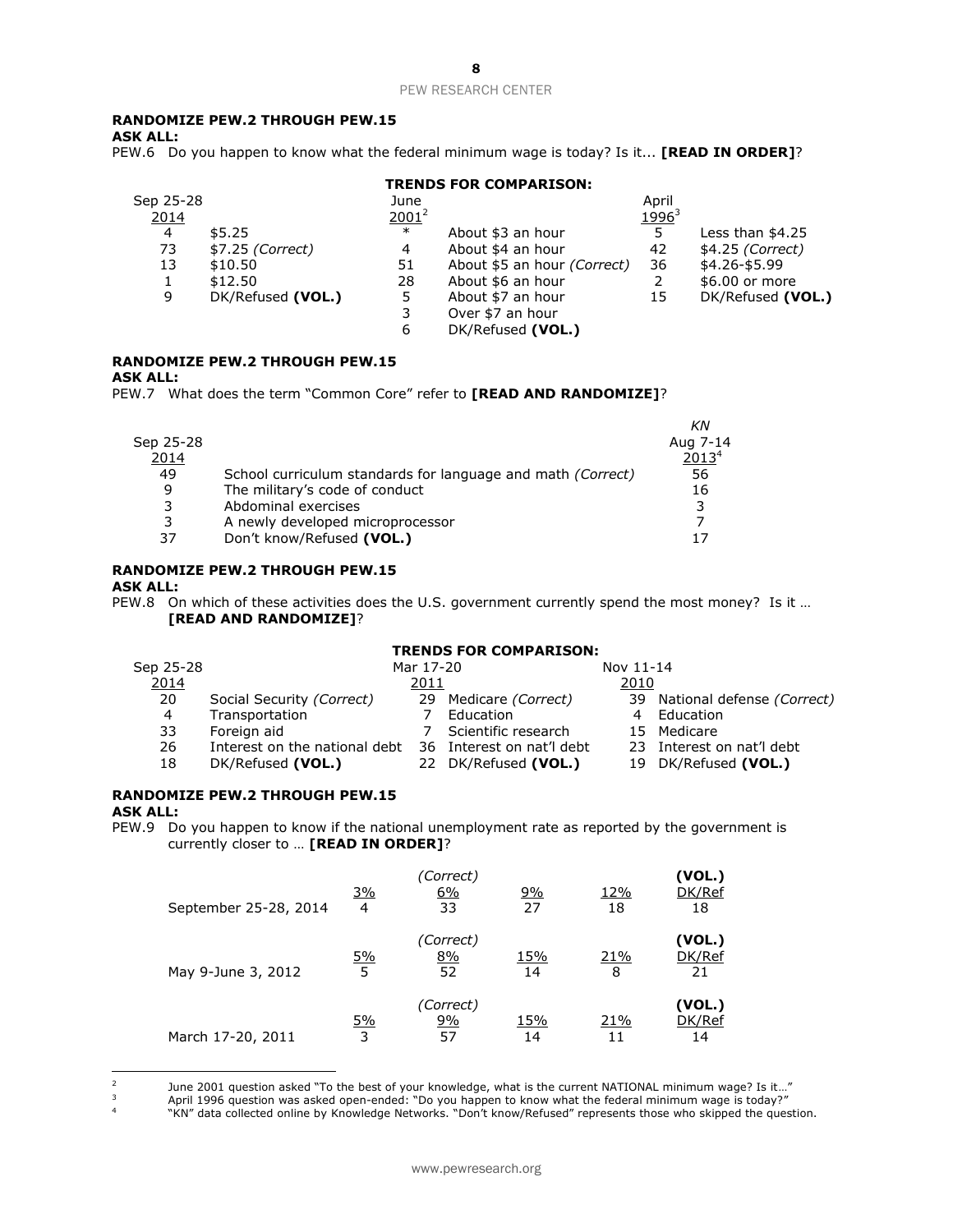### **PEW.9 CONTINUED…**

|                      |           | 'Correct) |     |     | (VOL.) |
|----------------------|-----------|-----------|-----|-----|--------|
|                      | <u>5%</u> | 10%       | 15% | 20% | DK/Ref |
| November 11-14, 2010 | 3         | 53        | 16  | 11  | 17     |
| July 1-5, 2010       | 3         | 54        | 16  | 10  | 18     |
| January 14-17, 2010  | 2         | 55        | 15  | 15  | 12     |
| October 1-4, 2009    | 4         | 53        | 15  | 18  | 10     |
|                      |           | (Correct) |     |     | (VOL.) |
|                      | <u>4%</u> | 8%        | 12% | 16% | DK/Ref |
| March 26-29, 2009    | 3         | 53        | 24  | 18  |        |

#### **NO QUESTION PEW.10**

# **RANDOMIZE PEW.2 THROUGH PEW.15**

#### **ASK ALL:**

PEW.11 Who is the current chair of the U.S. Federal Reserve Board… **[READ AND RANDOMIZE]**?

#### **TRENDS FOR COMPARISON:**

| Sep 25-28 |                           | Oct 1-4 |                           |      | Mar 26-29 Feb 28-Mar 2 |
|-----------|---------------------------|---------|---------------------------|------|------------------------|
| 2014      |                           | 2009    |                           | 2009 | <u>2008</u>            |
| 24        | Janet Yellen (Correct)    | 33      | Ben Bernanke (Correct)    | 45   | 35                     |
|           | John Roberts              | 15      | Alan Greenspan            | 16   | 27                     |
| 17        | Alan Greenspan            |         | Paul Volcker              |      | 8                      |
| 6         | Sonia Sotomayor           |         | Henry Paulson             |      | 5                      |
| 48        | Don't know/Refused (VOL.) | 45      | Don't know/Refused (VOL.) | 20   | 25                     |

## **RANDOMIZE PEW.2 THROUGH PEW.15**

## **ASK ALL:**

PEW.12 Which one of these African countries has recently experienced a major outbreak of the Ebola virus? Is it… **[READ AND RANDOMIZE]**?

### Sep 25-28

 $\frac{2014}{46}$ 

- 46 Liberia *(Correct)*
- 2 Egypt
- 5 Morocco
- 21 Sudan
- 26 Don't know/Refused **(VOL.)**

### **NO QUESTION PEW.13**

# **RANDOMIZE PEW.2 THROUGH PEW.15**

#### **ASK ALL:**

PEW.14 What is the industry that has primarily contributed to the recent economic boom in the state of North Dakota? Is it…**[READ AND RANDOMIZE]**?

Sep 25-28

- 2014
- 46 Oil *(Correct)*
- 4 Tourism<br>11 Soybean
- **Soybeans**
- 6 Auto manufacturing
- 33 Don't know/Refused **(VOL.)**